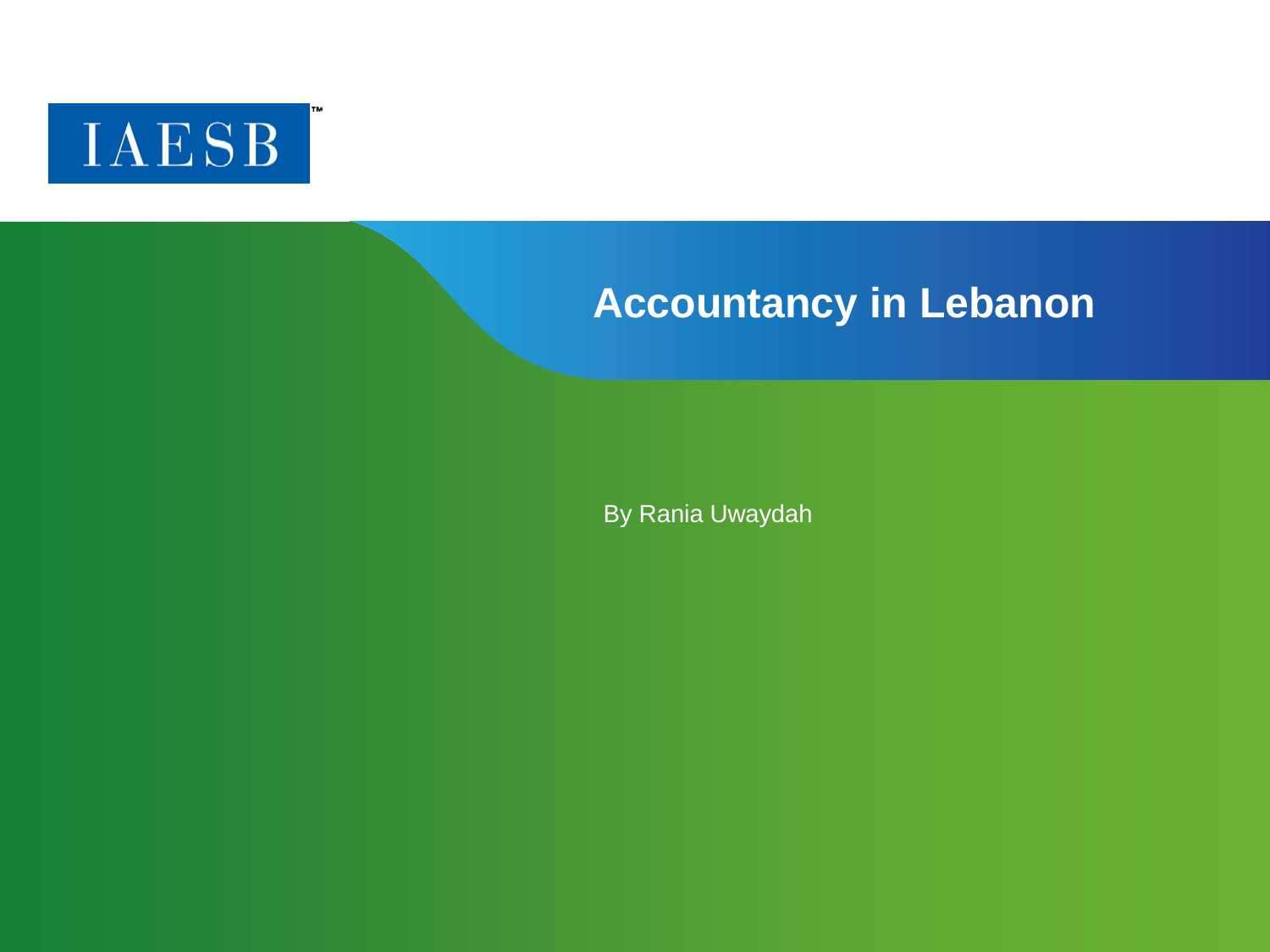# **The Lebanese Association of CPAs (LACPA)**

- Only PAO
- Regulator
	- **Law No 364, The Accountancy Profession Act, of 1994**



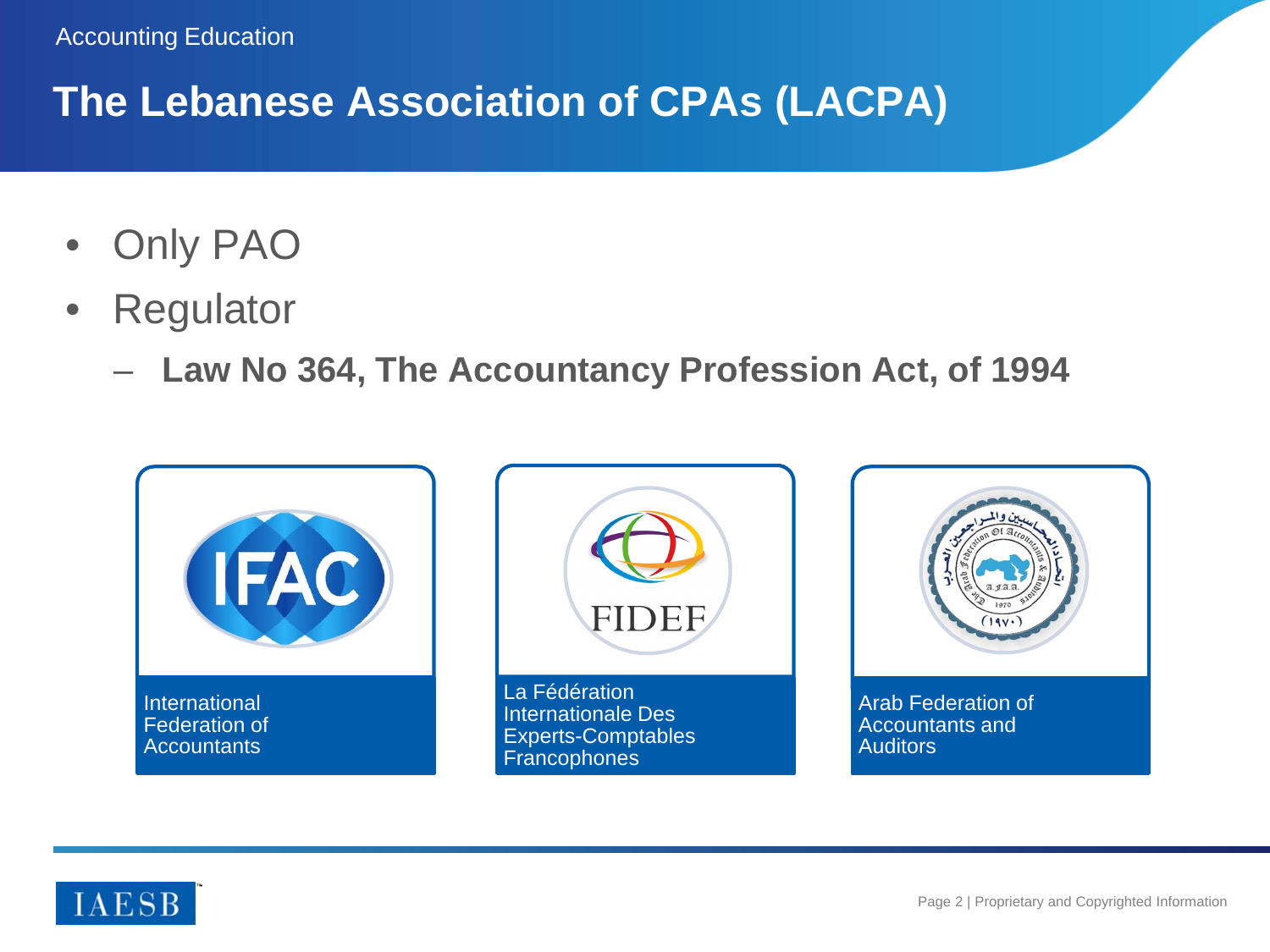Accounting Education in Lebanon: Compliance with IESs

#### **Initial Professional Development**



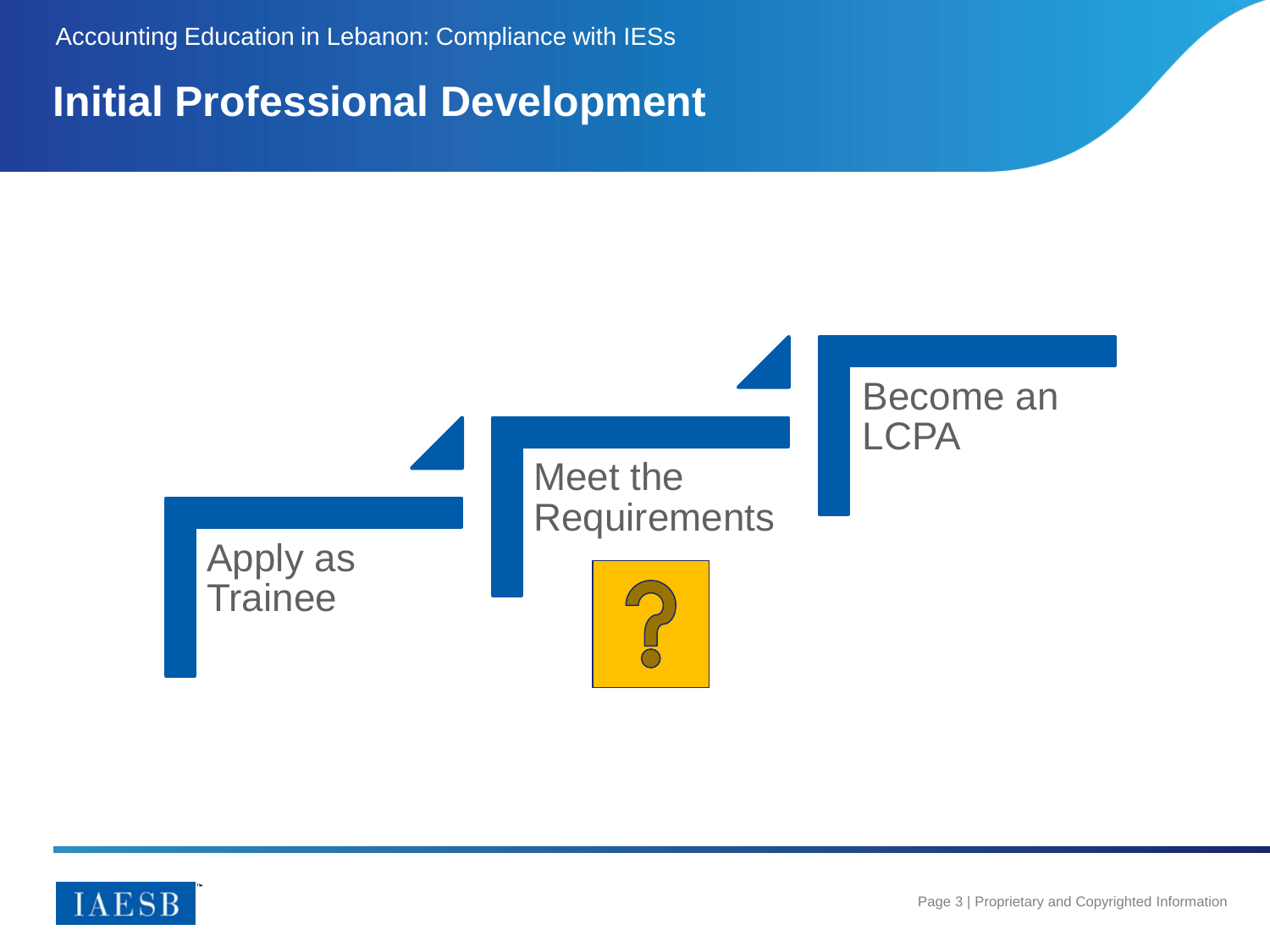# **Initial Professional Development**

- 1. Lebanese citizenship for at least 10 years
- 2. Minimum 21 years of age
- 3. No criminal record
- 4. Bachelor of Business Administration
- **OR** Technical Degree in Accounting
	- *approved by the Ministry of Vocational and Technical Education*
- 5. 3 yrs training [as of the date of application]
	- 1 yr for holders of BS/ BBA + AICPA
	- 5 yrs for holders of Technical Degree
- 6. LACPA exams

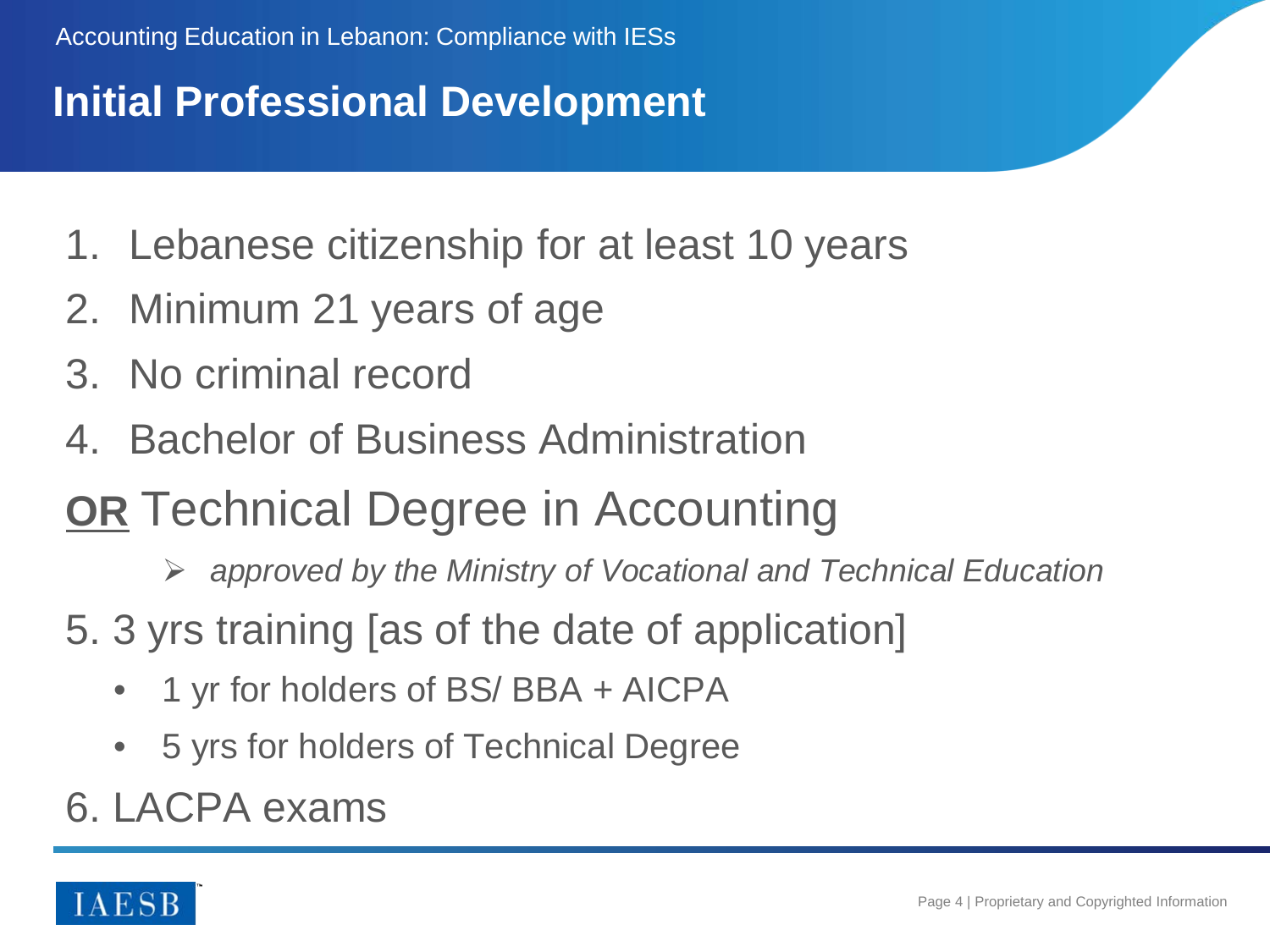#### **LACPA Exams**

- After one year of training, trainees are eligible to **sit for the exams**
- In each exam attempt, candidates are eligible to pass **1 exam at a time**
- **Review courses** are offered by LACPA for each topic
- **Exemptions**:
	- 3 out of 4: BS/ BBA + US CPA, CA, Expert Comptable
	- 1 out of 4: BS/ BBA + CMA
	- 1 out of 4: BS/ BBA + DipIFRS



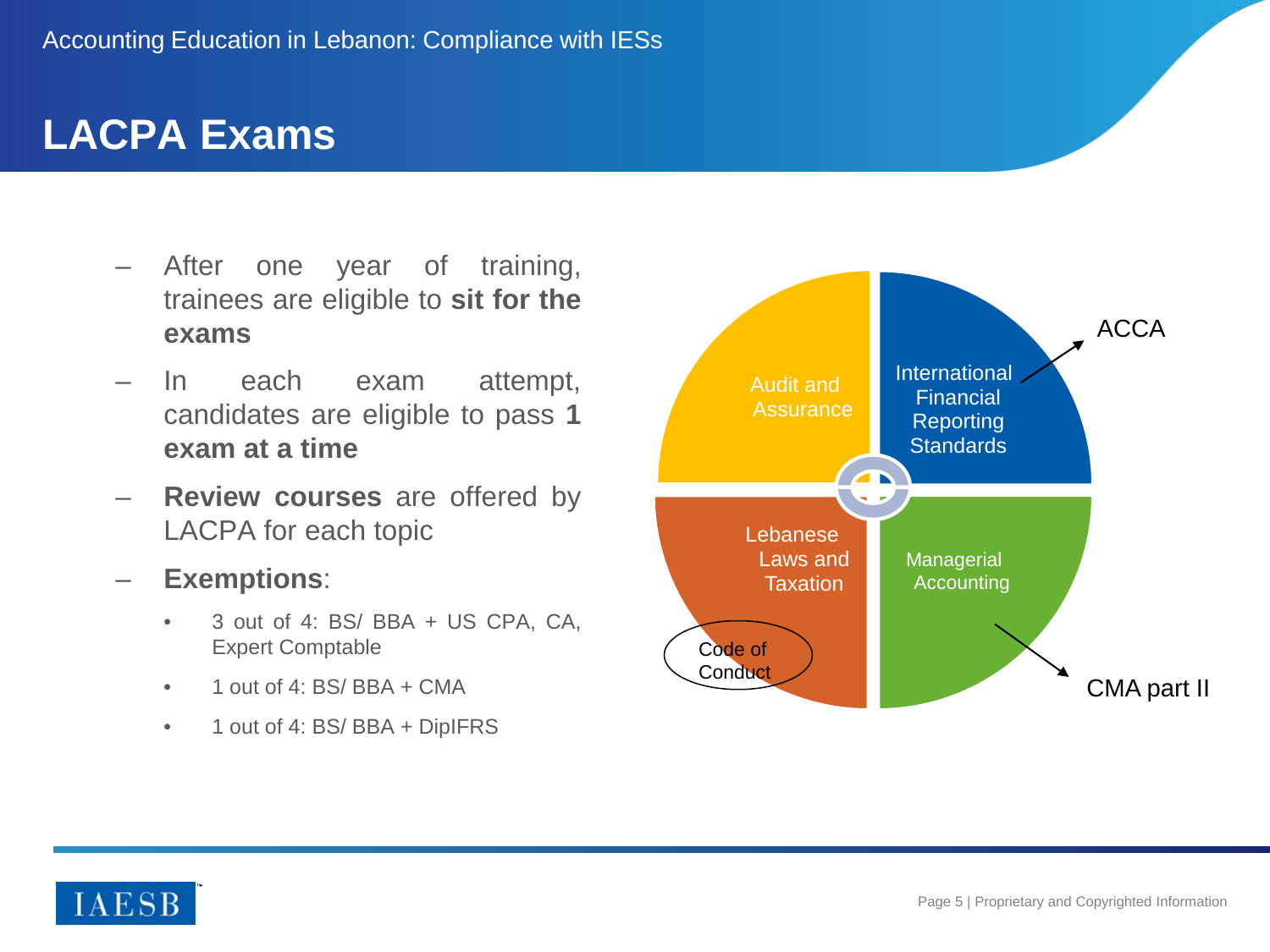# **LACPA Exams**

### • Passing rates: low but improving

|                          | December-14 |        | July-15 December-15 | <b>July-16</b> |        | October-16 December-16 |        | August-17 December-17 |
|--------------------------|-------------|--------|---------------------|----------------|--------|------------------------|--------|-----------------------|
| <b>Audit</b>             | 12.00%      | 34.50% | 53.85%              | 21.05%         | 34.21% | 43.59%                 | 66.67% | 50.63%                |
| Law                      | $0.00\%$    | 4.55%  | 25.00%              | 5.00%          | 20.69% | 21.18%                 | 18.98% | 73.91%                |
| Managerial<br>Accounting | 10.50%      | 9.52%  | 45.71%              | 20.34%         | 44.00% | 46.15%                 | 50.67% | 57.78%                |
| <b>IFRS</b>              | 3.13%       | 9.76%  | 34.09%              | 7.14%          | 25.00% | 50.00%                 | 43.37% | 30.68%                |
|                          |             |        |                     |                |        |                        |        |                       |
|                          |             |        |                     |                |        |                        |        |                       |

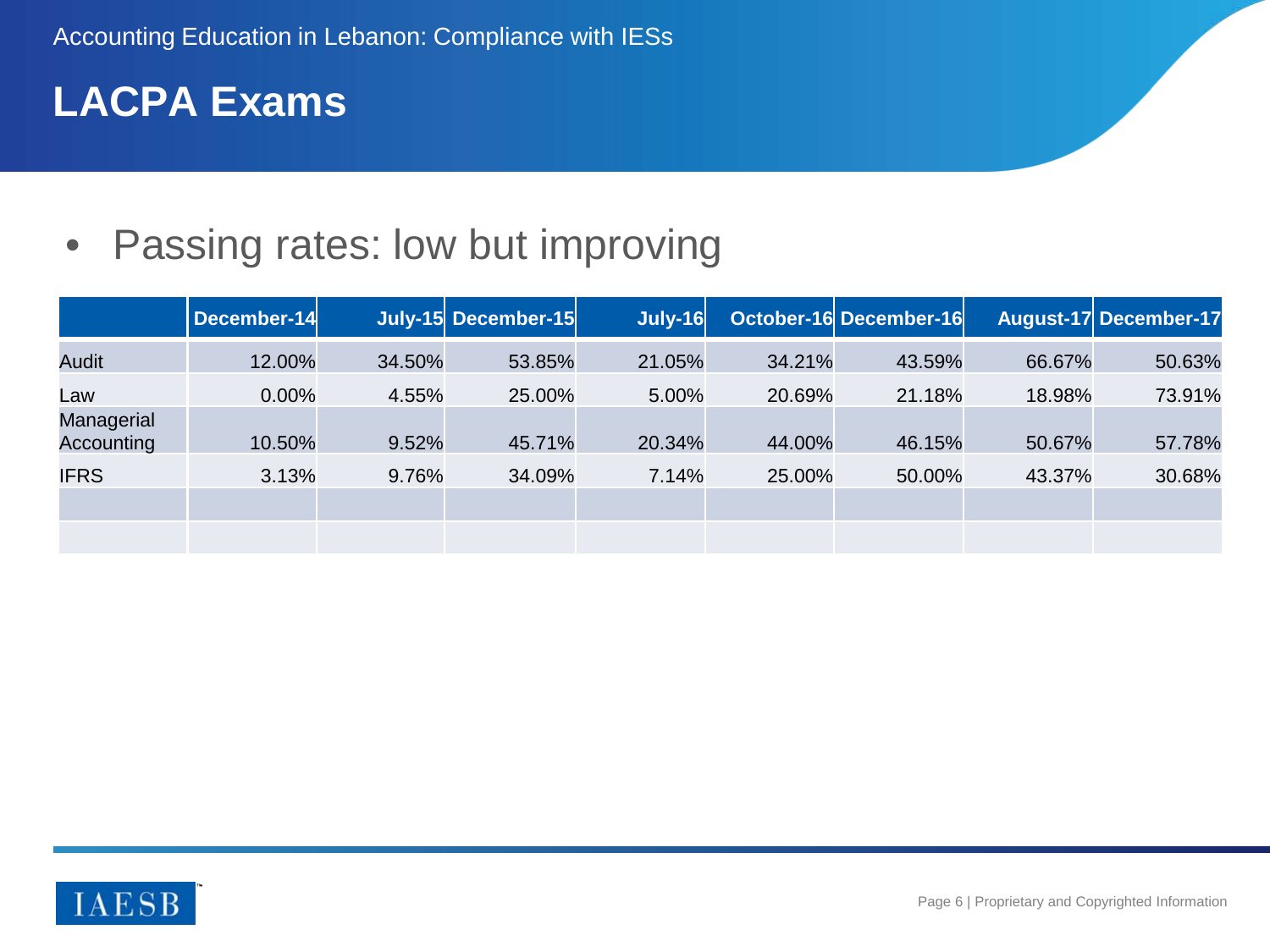# **LACPA Exams**

- Curriculum and content
- Examination committee is completely independent of the trainers.
	- A judge
	- A representative from the Lebanese University (for accounting)
	- A representative from the Ministry of Finance (for taxation)
	- A representative from LACPA audit / acct
- Different languages / translation

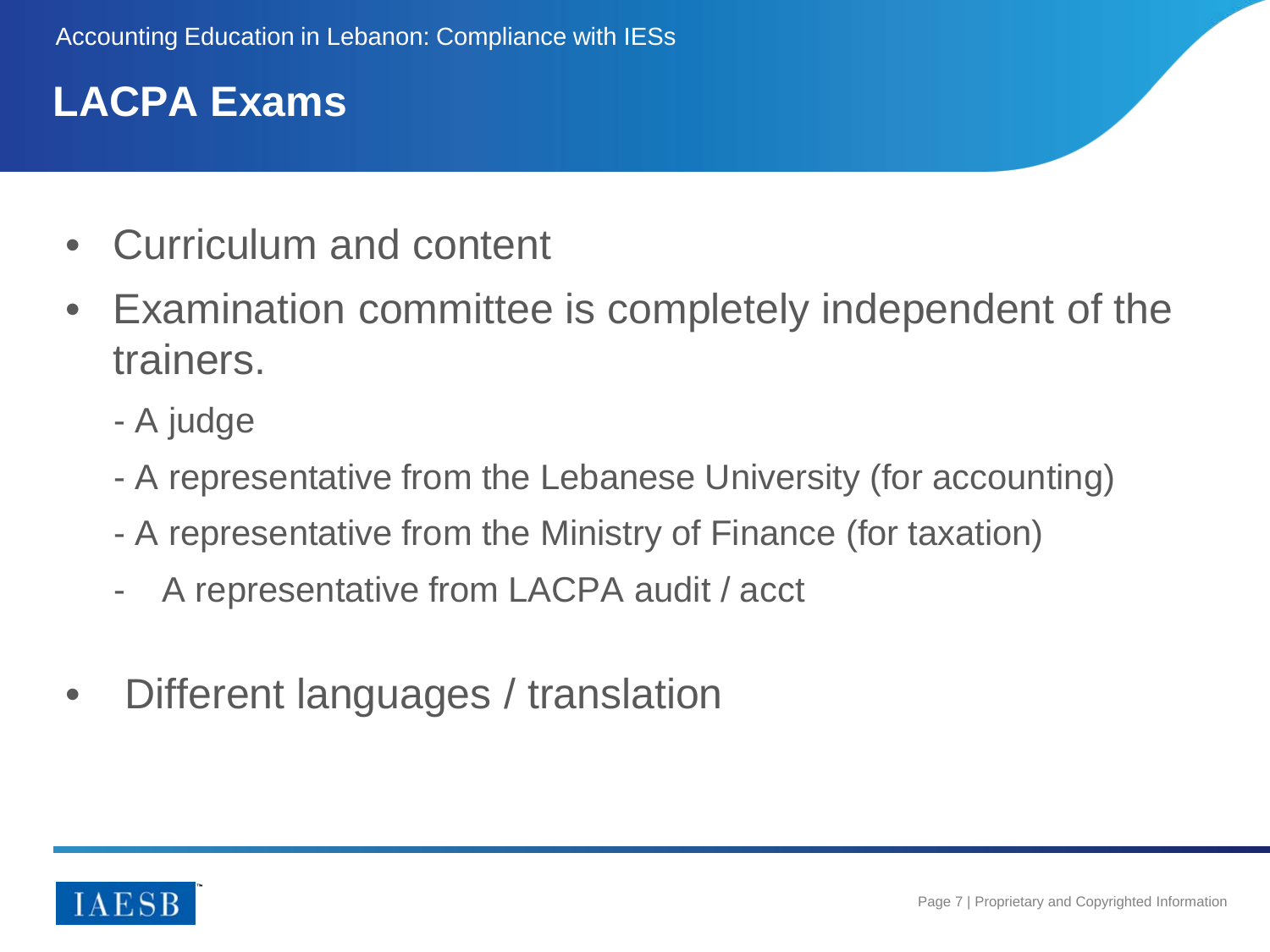### **Continuous Professional Development**

- Input-based approach
- 40 hrs per year.
- But no monitoring or enforcement.

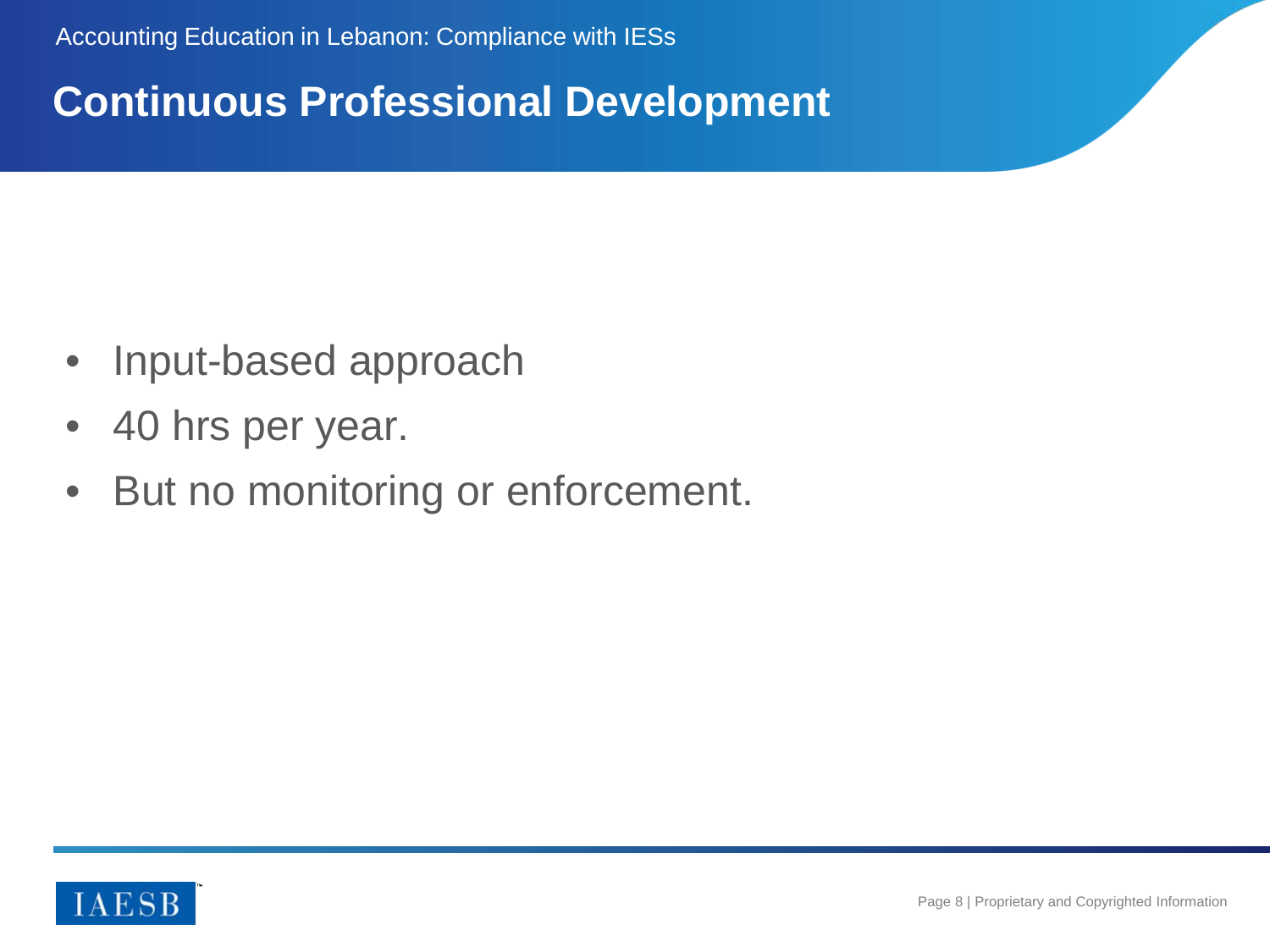#### **So, How Compliant?**

#### **IES 1**

Setting and communicating entry requirements

# **IESs 2-6**

**Initial Professional Development** 

**IES 7 & 8 Continuous** Professional **Development** 

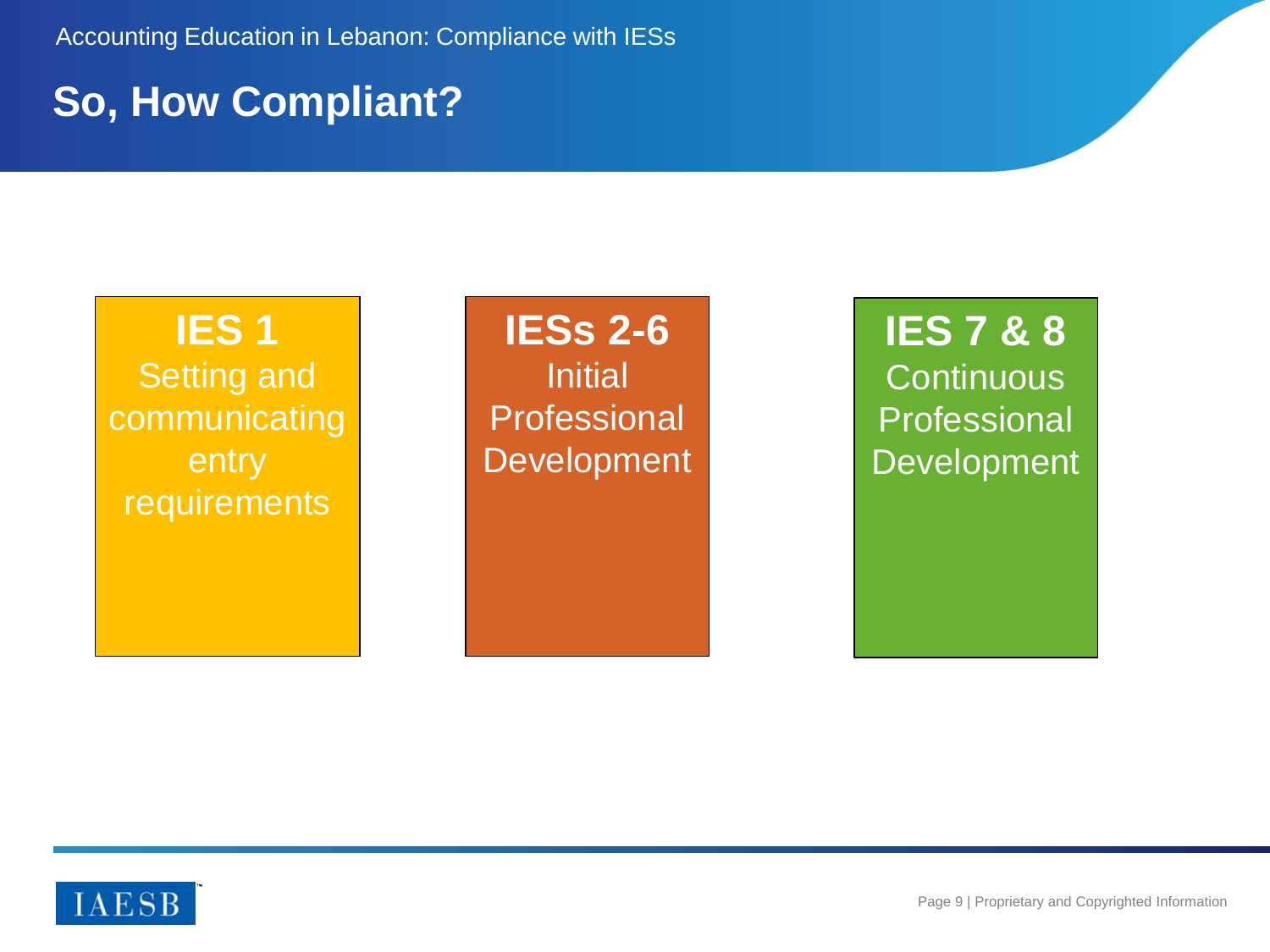# **Academic Accounting Education**

- Integrate into IPD / qualification
- Around 50 universities for a population of 4M!
- **Diversity** of accounting curricula
	- American vs French/Lebanese education systems
	- Combination of IFRS and US GAAP / other
		- IFRS for practice
		- US GAAP for qualification
			- US CPA designation is the most sought after